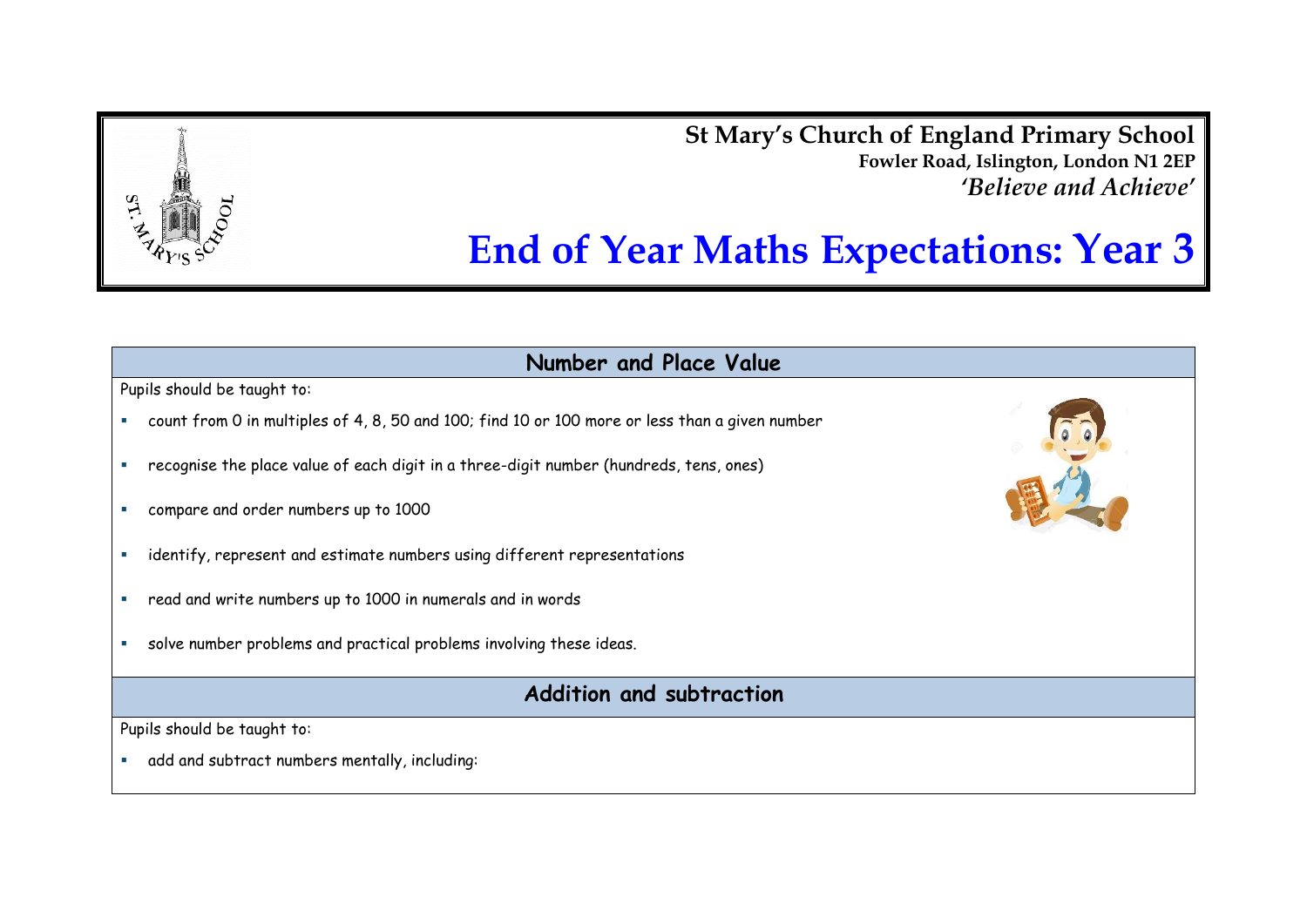- a three-digit number and ones
- a three-digit number and tens
- a three-digit number and hundreds
- add and subtract numbers with up to three digits, using formal written methods of columnar addition and subtraction
- estimate the answer to a calculation and use inverse operations to check answers
- solve problems, including missing number problems, using number facts, place value, and more complex addition and subtraction. add and subtract numbers mentally, including:  $0.45<$
- a three-digit number and ones
- a three-digit number and tens
- a three-digit number and hundreds
- add and subtract numbers with up to three digits, using formal written methods of columnar addition and subtraction
- estimate the answer to a calculation and use inverse operations to check answers
- solve problems, including missing number problems, using number facts, place value, and more complex addition and subtraction.

## **Multiplication and division**

Pupils should be taught to:

recall and use multiplication and division facts for the 3, 4 and 8 multiplication tables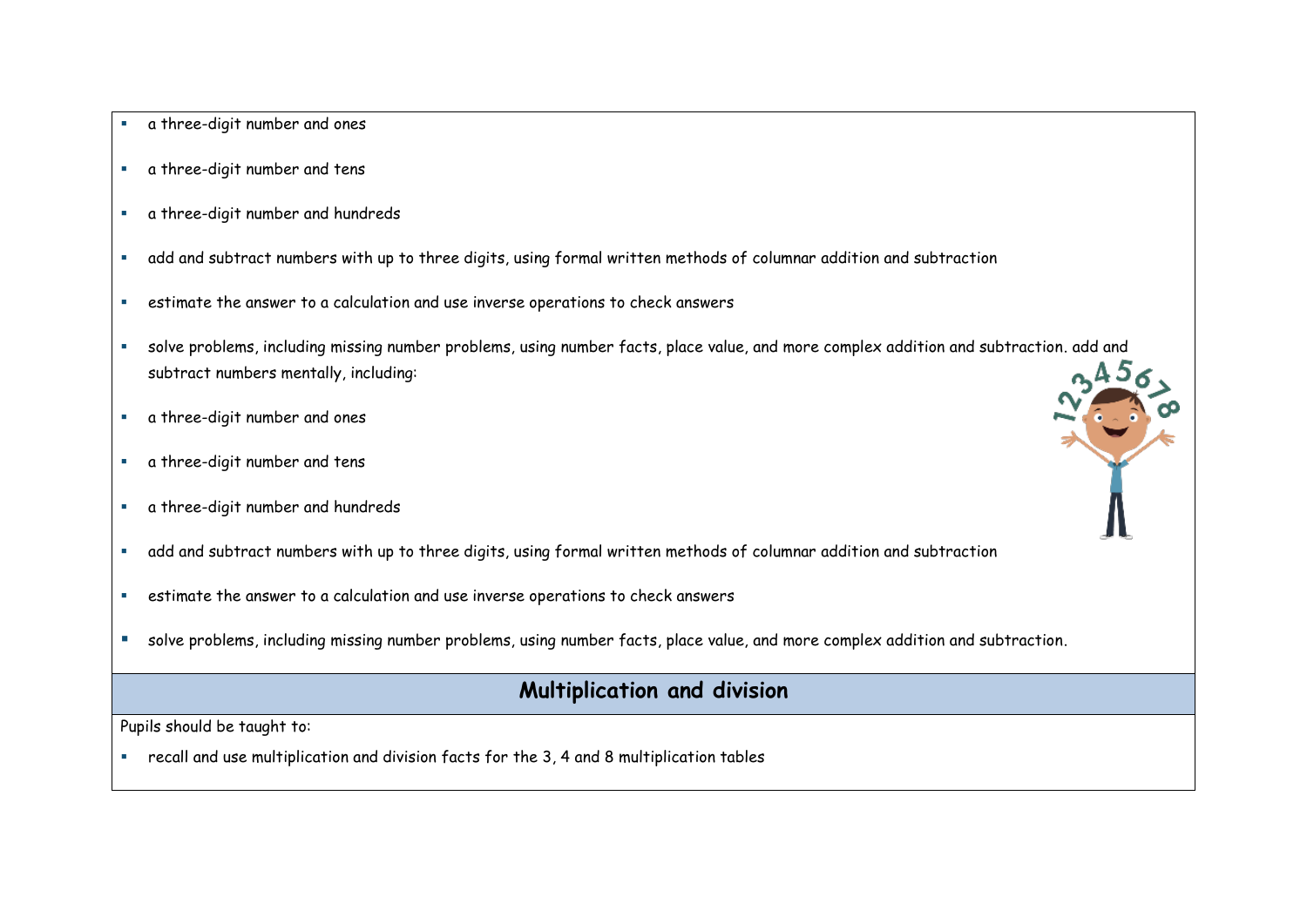- write and calculate mathematical statements for multiplication and division using the multiplication tables that they know, including for twodigit numbers times one-digit numbers, using mental and progressing to formal written methods
- solve problems, including missing number problems, involving multiplication and division, including positive integer scaling problems and correspondence problems in which n objects are connected to m objects.

### **Fractions**

Pupils should be taught to:

- count up and down in tenths; recognise that tenths arise from dividing an object into 10 equal parts and in dividing one-digit numbers or quantities by 10
- recognise, find and write fractions of a discrete set of objects: unit fractions and non-unit fractions with small denominators
- recognise and use fractions as numbers: unit fractions and non-unit fractions with small denominators
- recognise and show, using diagrams, equivalent fractions with small denominators
- $\bar{\ }$  add and subtract fractions with the same denominator within one whole [for example,  $^7$ 5 + 7 1 = 7 6
- compare and order unit fractions, and fractions with the same denominators
- solve problems that involve all of the above.

#### **Measurement**

]

Pupils should be taught to:

measure, compare, add and subtract: lengths (m/cm/mm); mass (kg/g); volume/capacity (l/ml)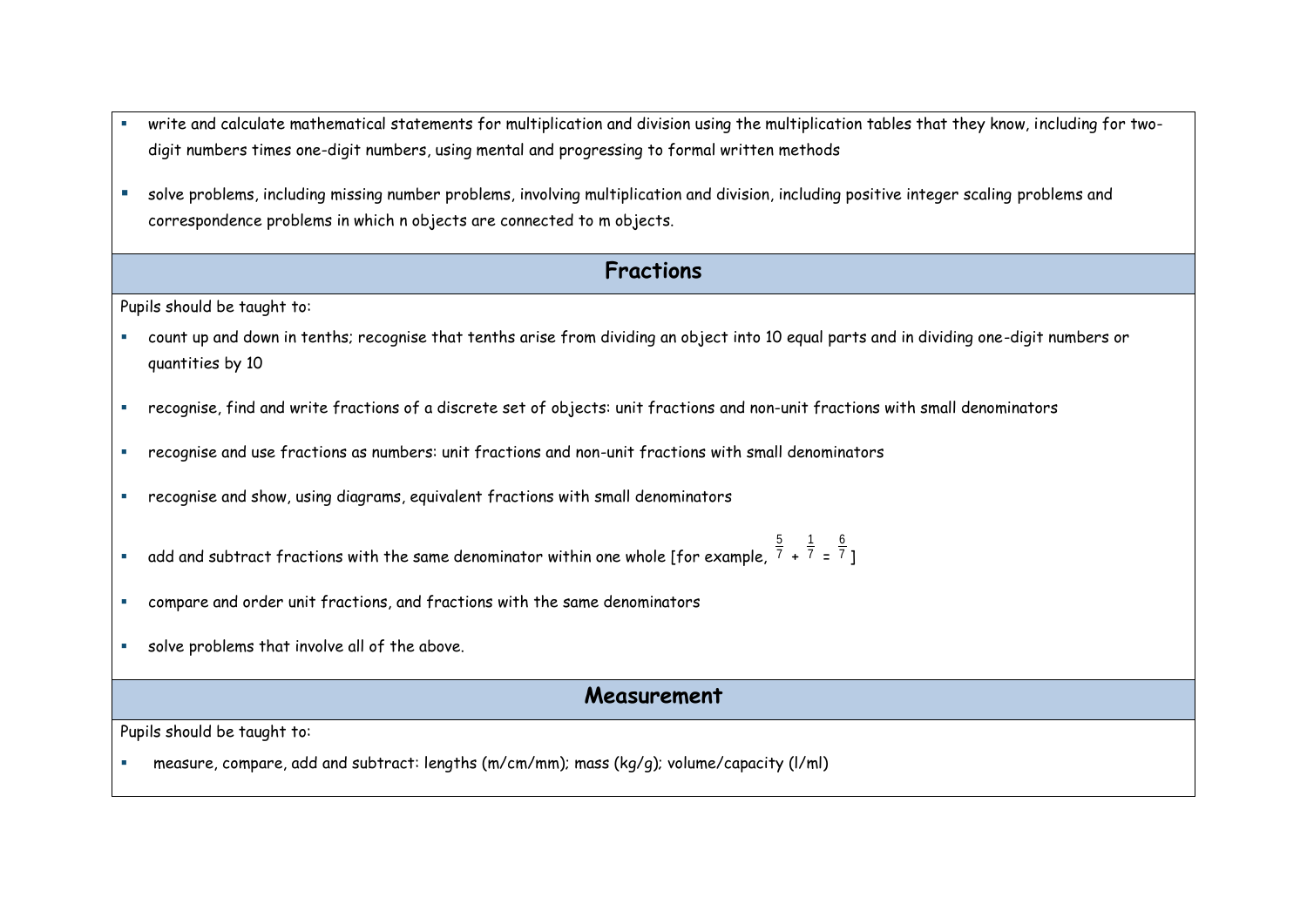#### measure the perimeter of simple 2-D shapes

- add and subtract amounts of money to give change, using both £ and p in practical contexts
- tell and write the time from an analogue clock, including using Roman numerals from I to XII, and 12-hour and 24-hour clocks
- estimate and read time with increasing accuracy to the nearest minute; record and compare time in terms of seconds, minutes and hours; use vocabulary such as o'clock, a.m./p.m., morning, afternoon, noon and midnight
- know the number of seconds in a minute and the number of days in each month, year and leap year
- **E** compare durations of events [for example to calculate the time taken by particular events or tasks].

## **Geometry – Properties of shape**

Pupils should be taught to:

- draw 2-D shapes and make 3-D shapes using modelling materials; recognise 3-D shapes in different orientations and describe them
- recognise angles as a property of shape or a description of a turn
- identify right angles, recognise that two right angles make a half-turn, three make three quarters of a turn and four a complete turn; identify whether angles are greater than or less than a right angle
- **EXED identify horizontal and vertical lines and pairs of perpendicular and parallel lines.**

# **Statistics**